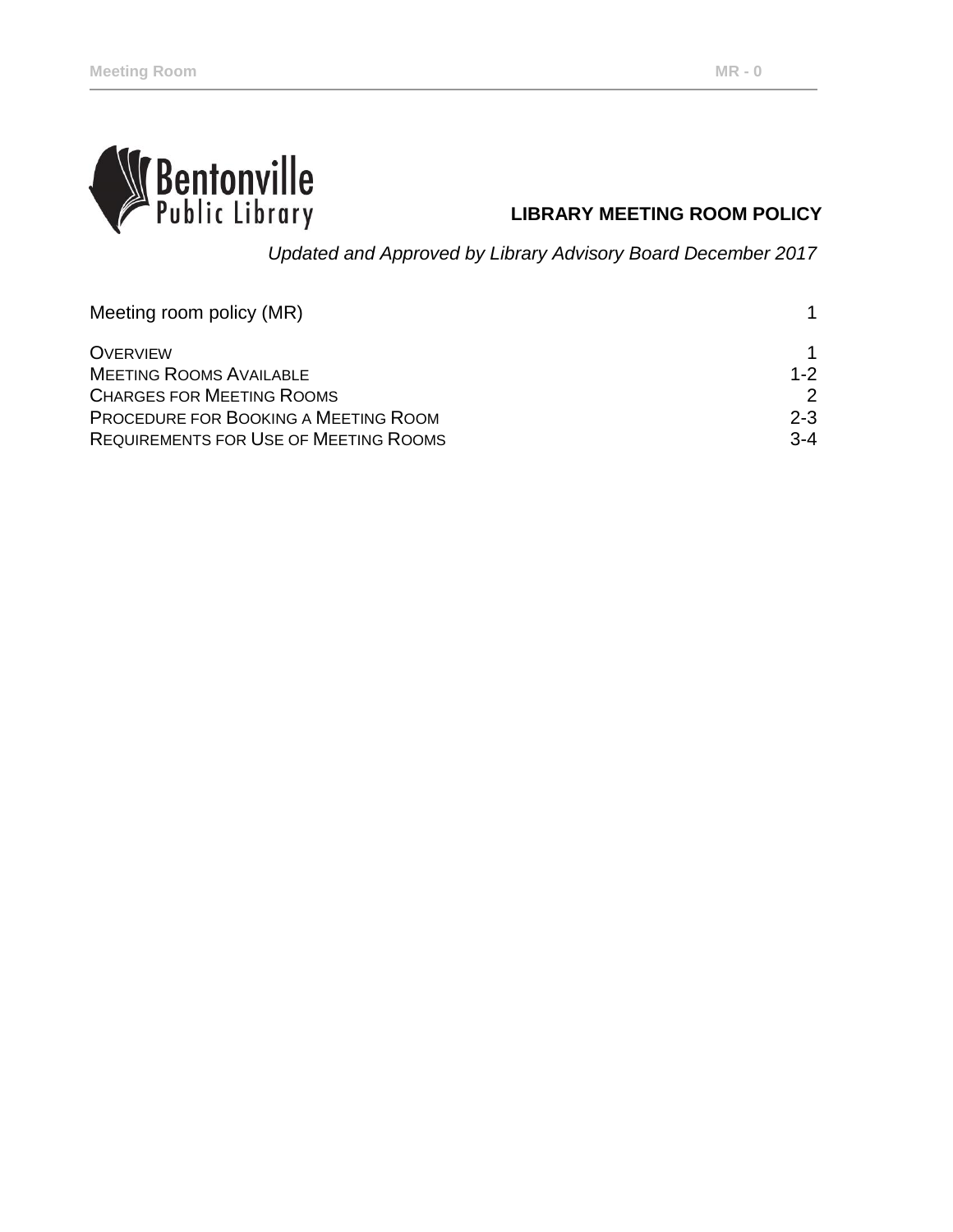## **Library Meeting Room Policy**

#### **1. Overview**

The purpose of the Bentonville Public Library meeting rooms is to provide space for library programs and events, to fulfill the library's role as a community center where the public can freely attend educational, cultural or civic events, and to champion the principle of intellectual freedom by providing a forum for the exchange of ideas.

No person's right to attend a public meeting or program will be denied or abridged because of origin, age, race, sex, background, views, sexual orientation or disability. No person's right to attend a public meeting or program of a non-profit organization will be denied or abridged because of membership or lack of membership in that organization or group.

It is the policy of the Bentonville Public Library to provide meeting room space to Benton County residents or property owners who possess a valid Bentonville Public Library card.

Library-sponsored programs and programs of the Bentonville Public Library's affiliated organizations will be given priority in the reservation of meeting room space. Thereafter, requests are considered in the following order:

- ― City of Bentonville agencies
- ― Community non-profit cultural or civic organizations providing free public programs.
- ― All other uses, including organizations, groups, businesses and for-profit entities

Permission to use a library meeting room does not in any way constitute an endorsement or approval by the library of the beliefs, positions or actions of anyone using the facility.

The use of the name, address or telephone number of the Bentonville Public Library as the address or headquarters for any group or organization using the library for meeting purposes is prohibited. Publicity generated by a group or organization for a meeting or event in a library meeting room may recite the library name, address and appropriate room designation only.

Groups who publicly announce their meetings by purchasing advertising, widely distributing, or mailing information to the public must include the following disclaimer in their announcements. "Use of the Bentonville Public Library meeting facilities does not constitute endorsement of the beliefs, viewpoints, policies or affiliations of the user by the Bentonville Public Library."

Any organization or group wishing to use a meeting room must complete the Online Meeting Room Request Form accessible via the library's website. The reservation is not confirmed until the requester receives approval from library administration or designated staff. A new application form must be completed for each request.

#### **2. Meeting rooms available**

#### **Wal-Mart Community Room**

- $-$  Total occupants = 165
- ― 20 Folding Tables with 165 chairs
- ― Integrated presentation system.
- ― Reservation/cleaning deposit may be required
- ― Catering and/or light refreshments allowed

#### **Rotary Conference Room**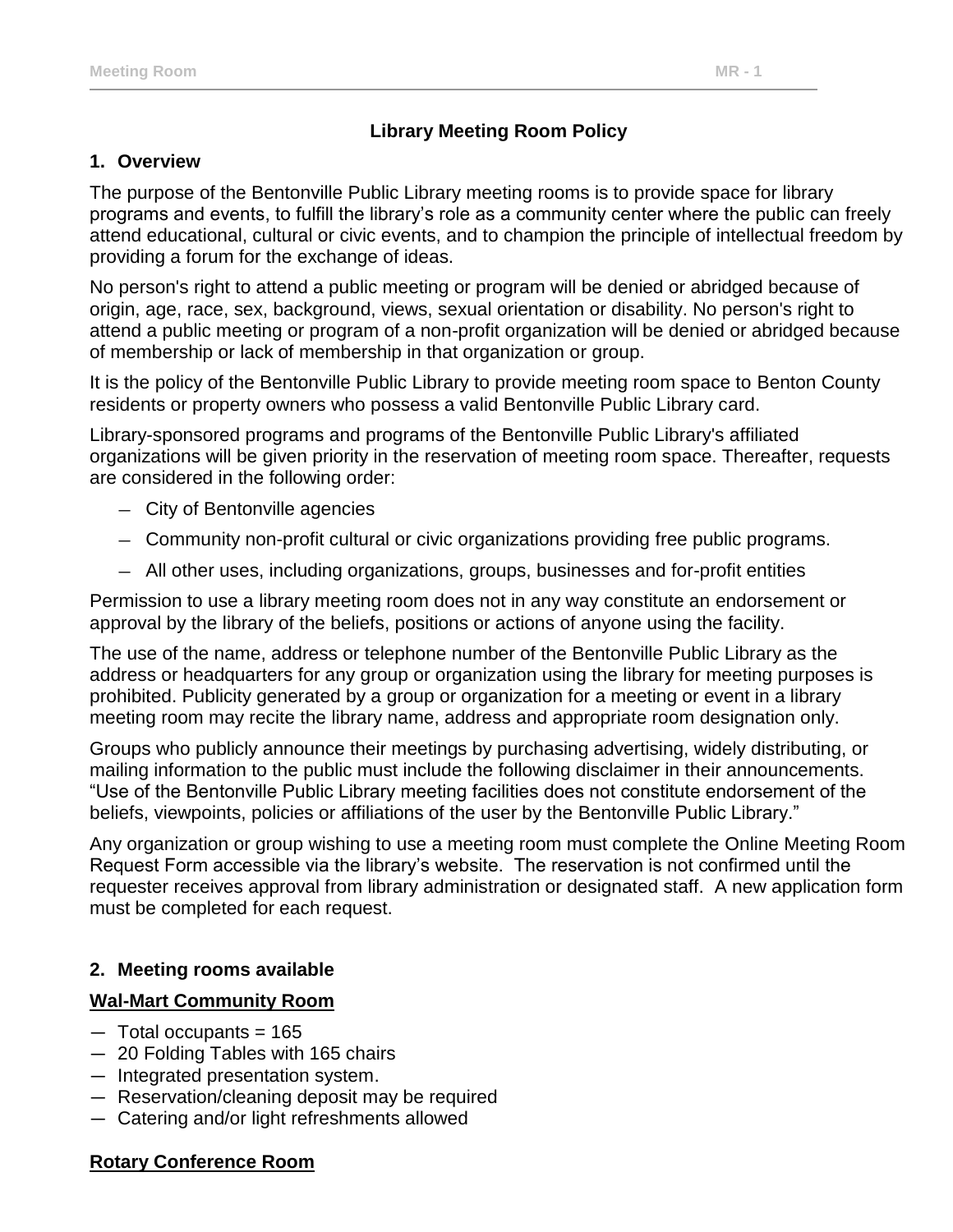- $-$  Total occupants = 40
- ― 8 Folding tables with 27 chairs
- ― Integrated presentation system.
- ― Reservation/cleaning deposit may be required.
- ― Catering and/or light refreshments allowed.

### **Haney Family Conference room**

- $-$  Total occupants = 15
- ― 1 Conference table with 8 chairs
- ― Integrated presentation system
- ― Reservation/cleaning deposit may be required.
- ― Catering and/or light refreshments allowed.

### **Group Study Rooms**

- $-$  Total occupants = 4-6
- ― Available on a first-come, first-serve basis.
- ― Only quiet activities permitted.
- ― Beverages and light snacks allowed.

### **Small Study Rooms**

- $-$  Total occupants = 2 per room
- ― Available on a first-come, first-serve basis.
- ― Only quiet activities permitted.
- ― Beverages and light snacks allowed.

### **3. Charges for use of meeting rooms**

- ― All groups/individuals using library facilities are subject to the library's meeting room fee structure.
- ― The library reserves the right to charge a cleaning and reservation deposit, and/or require liability insurance for use of its meeting rooms.
- ― Technology fees for library equipment or teleconference phone are applicable, when available.
- ― The library reserves the right to charge for personnel and technical support in using meeting room amenities. Library personnel are not available to assist groups unless a prior financial arrangement has been made to do so.

### **4. Procedure for booking a meeting room**

- ― Any organization or group wishing to use a meeting room must complete the Online Meeting Room Request Form accessible via the library's website.
- ― The individual who submits the reservation is responsible for scheduling and supervising the activities of the group. This person must check in with library staff before the room is opened and at the conclusion of the meeting.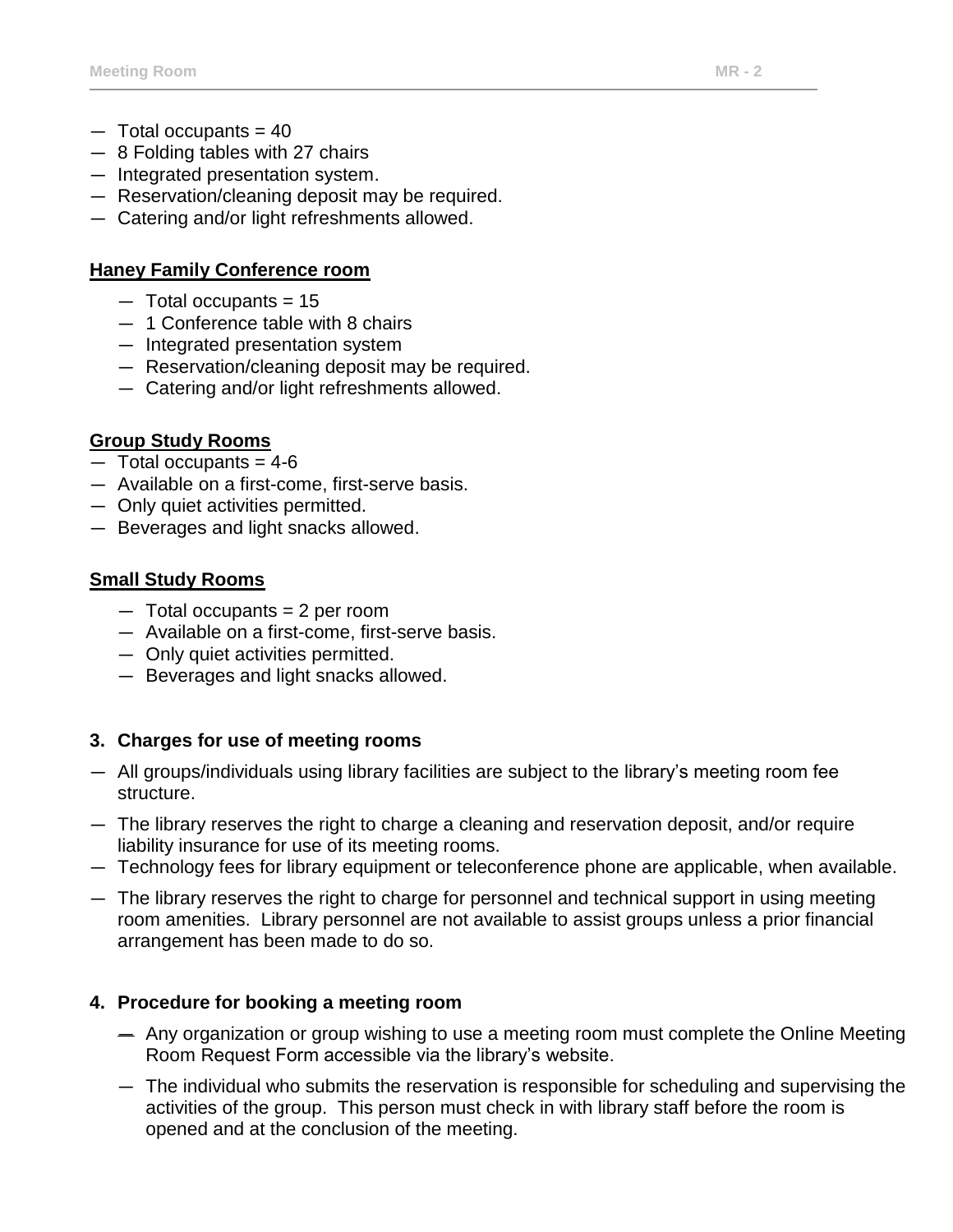- ― The reservation is not confirmed until the requester receives approval from library administration or designated staff, and all fees have been paid or other arrangements made.
- ― A new application form must be completed for each request.
- ― Individuals booking rooms, with the exception of study rooms, must be at least 18 years old and have a valid, non-temporary Bentonville Library card.
- ― Certain equipment may be made available to organizations using the library meeting room facilities. It is the responsibility of these groups to request the equipment at the time the room is scheduled.

#### **5. Requirements for use of meeting rooms**

- ― It is not the intent of the library to provide permanent or continuous meeting space. Standing reservations are limited to four times and may be reviewed after that time.
- ― Events of a strictly social nature such as receptions, parties, weddings, and showers are not permitted.
- ― Dance performances, rehearsals, and musical events are not permitted.
- ― Political campaigning or fund raising events are not allowed on library premises.
- ― Library meeting rooms are not available for commercial purposes. Such commercial use includes, but is not limited to bazaars, special benefit sales, and programs designed to advertise or promote the purchase of products or services.
- ― Only library-sponsored or co-sponsored meetings or programs may involve the sale of items, fund raising activities or solicitation of donations.
- ― Organizations may not charge an admission fee. Fees for reimbursement of a meal or program materials are permissible as long as attendance is not dependent upon the payment of such fees.
- ― Unlawful, hazardous or dangerous activities are prohibited in the library. No open flames of any kind are allowed; this includes, but is not limited to: candles, pyrotechnics, lighters, matches; chafing dishes that meet catering standards may be used but must be attended at all times. Plans for warm meals shall be approved by the meeting room manager during the reservation process.
- ― No signage/decorations may be affixed to walls, flooring, woodwork, ceiling or furniture.
- ― No alcoholic beverages or tobacco products are permitted.
- ― Meetings must take place within the confines of the reserved room.
- ― Groups using the meeting rooms are responsible for providing their own supplies such as note paper, flip chart pads, pencils, etc. Only dry erase markers provided by the library may be used on marker boards.
- ― No additional furniture or equipment other than that furnished by the library is to be used without advance approval. Any outside furniture or equipment approved for use should be removed from the library at the end of the meeting. The library is not responsible for such items.
- ― Anyone using the meeting facilities assumes responsibility for damage to the rooms and their contents. Blocking off windows, locking of meeting room doors or use of emergency